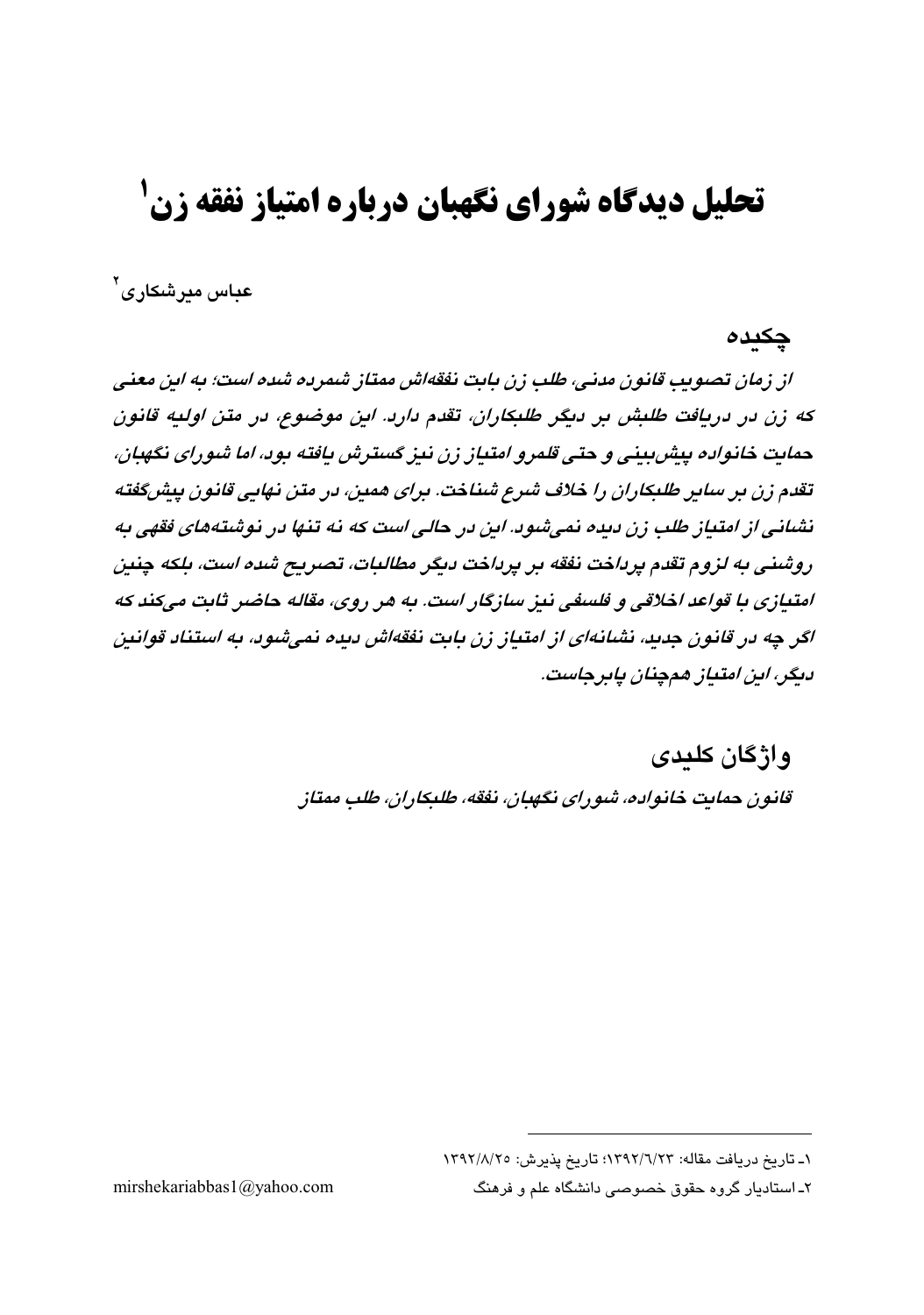#### مق*د*مه

زنان به لحاظ جایگاه مهمشان در خانواده، شایسته حمایت بیشتری هستند. یکی از ابعاد حمایت یاد شده این است که مطالبات آنها ممتاز شمرده شده و در نتیجه، پیش از دیگر مطالبات پرداخت شود. از همین رو، در قانون مدنی و دیگر قوانین مانند «قانون حمایت از خانواده» مصوب ١٣٥٣/١١/١٥، طلب زن بابت نفقهاش ممتاز محسوب شد. در راستای همین باور مجلس شورای اسلامی در ماده ٤٩ لایحه قانون حمایت خانواده مصوب \_)7`^`b'd(^ys%^y;'Ta^7V^8%'o¦2sy/ دانست. به همین منظور، مفاد ماده ٤٩ در تاریخ ۱۳۹۰/۱۲/۱ از متن قانون حمایت خانواده حذف و سرانجام قانون یاد شده بدون آنکه حق تقدمی برای زنان، بشناسد، در تاریخ ۱۳۹۱/۱۲/۹ به تایید شورا*ی* نگهبان رسید. حال، پرسش این است که ایا واقعا امتیاز نفقه زن، خلاف شرع است؟ يا ممكن است امتياز طلب زن بابت نفقهاش هنوز يابرجا باشد؟ براي پاسخ به این پرسشها، نخست، مفهوم طلب ممتاز بررسی شده، پیشینه تاریخی امتیاز نفقه زن مرور میشود. سپس، نظریه شورای نگهبان، نقل و نقد میگردد و سرانجام، وضعیت امتياز نفقه زن در نظم حقوقي كنوني، تحليل مي شود.

### مفهو م طلب مم**ت**از

طلب ممتاز، همانند هر طلب دیگری، حقی مالی و از مصادیق حقوق دینی است؛ اما وصفی که این نهاد حقوقی را از سایر مطالبات، متمایز میسازد، ویژگی تعقیب یا تقدمی است که طلب ممتاز به موجب قانون ک*سب کرده است (ایزانلو، ۱۳۹۱، ص۳۷).* توضیح آنکه گاه طلب ممتاز تنها دارای حق تقدم است؛ یعنی پرداخت آن از حیث زمانی باید بر سایر مطالبات، مقدم قرار داده شود *(Gene F Turnwald, 2010, P.20). بدون* آنكه طلبكار با مال معینی از اموال بدهکار، رابطه حقوقی داشته باشد. برای نمونه، بر اساس ماده ۲٤ قانون کار مصوب ۲۲ اسفند ماه ۱۳۳۷، «مزد کارگران در عداد دیون ممتازه کارفرما بوده و بايد قبل از ساير قروض حتى ديون مالياتي تأمين و پرداخت شود». در اينجا، كارگر، هیچ حقی در اموال کارفرما ندارد؛ تنها طلب وی باید پیش از پرداخت طلب سایران، پرداخت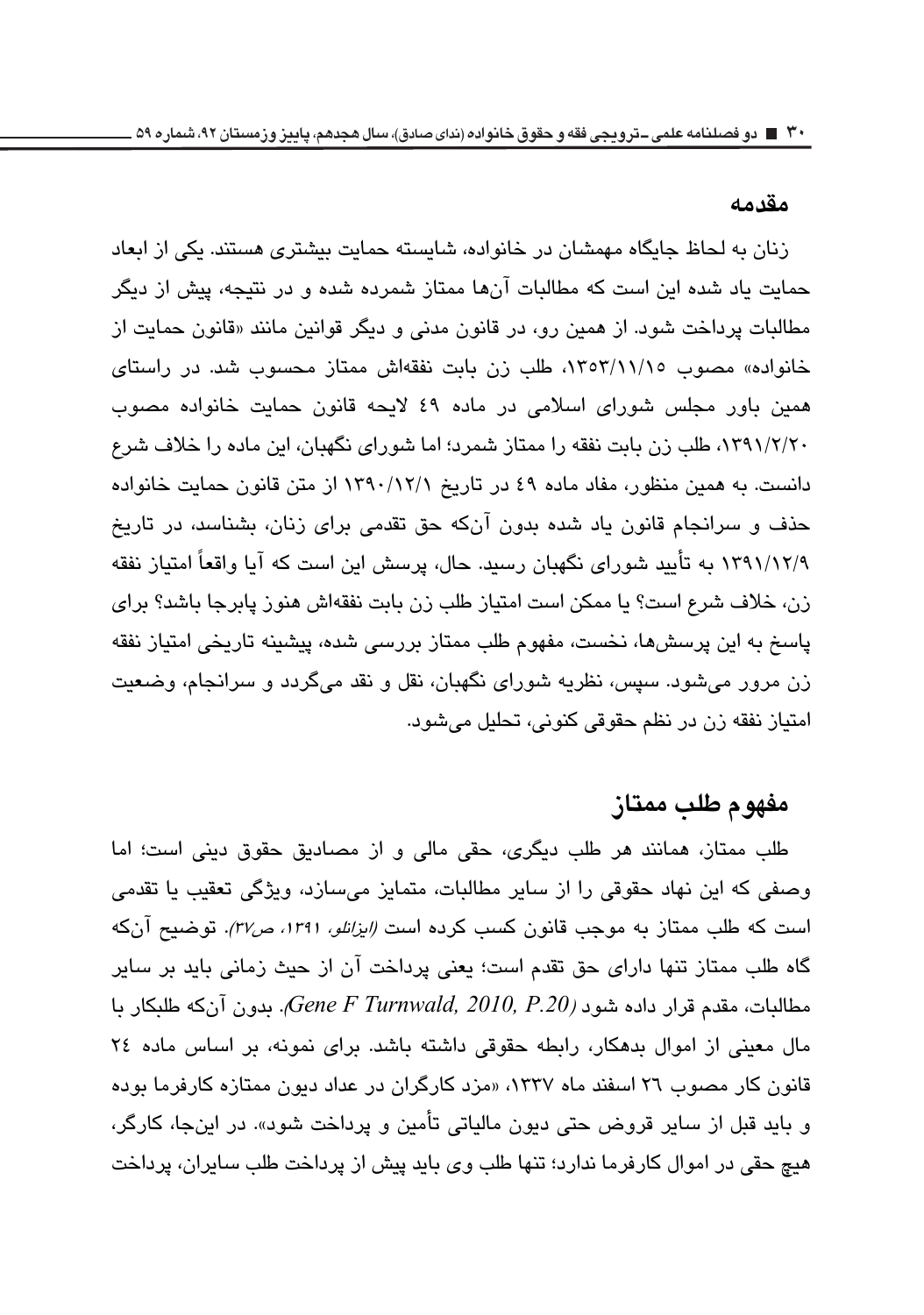شود. گاه نیز برخی از طلبهای ممتاز، نسبت به مال معینی از اموال بدهکار، حق تعقب پیدا مے کنند؛ به گونهای که آن مال معین، در وثبقه طلب طلبکار قرار مے گیرد؛ اما وثبقهای که سبب ايجاد آن، حكم قانون است نه قرارداد *(Alain Fournier, 2009, P.2). چنان* كه بر اساس ماده ۳۳ قانون بیمه، بیمهگر برای مطالبه چق بیمه، در مقابل هر طلبکاری، بر «مال بيمه شده» مقدم دانسته شده است. به اين ترتيب، مال بيمه شده به حكم قانون در وثيقه طلب بیمهگر قرار گرفته است. از این دسته مطالبات ممتاز، می توان با عنوان مطالبات دارای وثيقه قانوني ياد كرد. در اين صورت، حق طلبكار به طرفيت بدهكار خويش، حق ديني و بر روی اموال بدهکار، حق عینی تبعی خواهد بود؛ زیرا وجود آن وابسته به طلب و به تبع آن است *(Olivier Barret, 2010, P.2).* طلب ممتاز، دو ویژگی فوق را به صورت مستقیم از قانون کسب میکند. این نکته، طلب ممتاز را از طلب مرتهن، متمایز میکند؛ زیرا اگر چه این طلب، نيز داراي حق تقدم و تعقيب است، اما منشأ اوصاف ياد شده، قرارداد است نه حكم  $A$ lain Fournier, 2009, P.12) مستقيم قانون

## **پیشینه قانونگذاری دریاره امتیاز نفقه زن**

نفقه، «همه نيازهاي متعارف و متناسب با وضعيت زن از قبيل مسكن، البسه، غذا، اثاث منزل و هزینههای درمانی و بهداشتی و خادم در صورت عادت یا احتیاج، به واسطه نقصان يا مرض» است *(ماده ١١٠٧ قانون مدني؛ نجفي، بي تا، ص٣٣٥؛ امامي، ١٣٩٠، ص٤٤٤ـ٤٤٥؛* ک*اتوزیان، ۱۳۷۸، ص۱۵</del>۱: صف<i>ایی، ۱۳۸۳، ص۲۷ ؛ محقق داماد، ۱۳۷٤، ص۲۸*۳). به موجب م**اده ۱۱۰**۲ قانون مدنی نیز «در عقد دائم نفقه زن به عهده شوهر است». نفقه زن نه تنها بر نفقه دیگر افراد واجبالنفقه، مقدم است؛ بلكه طلب زن از همسر خويش بابت نفقه، بر ديگر طلبها نيز مقدم است. این حکم، نخستین بار، در ماده ۱۲۰٦ قانون مدنی بیان شد: «زوجه در هر حال می تواند برای نفقه زمان گذشته خود اقامه دعوا نماید و طلب او از بابت نفقه مزبور طلب ممتاز بوده و در صورت افلاس یا ورشکستگی شوهر، زن مقدم بر غرماء خواهد بود ولی اقارب فقط نسبت به آتیه می توانند مطالبه نفقه نمایند». پس از این قانون، در ماده ۵۸ قانون اداره تصفیه امور ورشکستگی (مصوب ۱۳۱۸) و ماده ۲۲۲ قانون امور حسبی (مصوب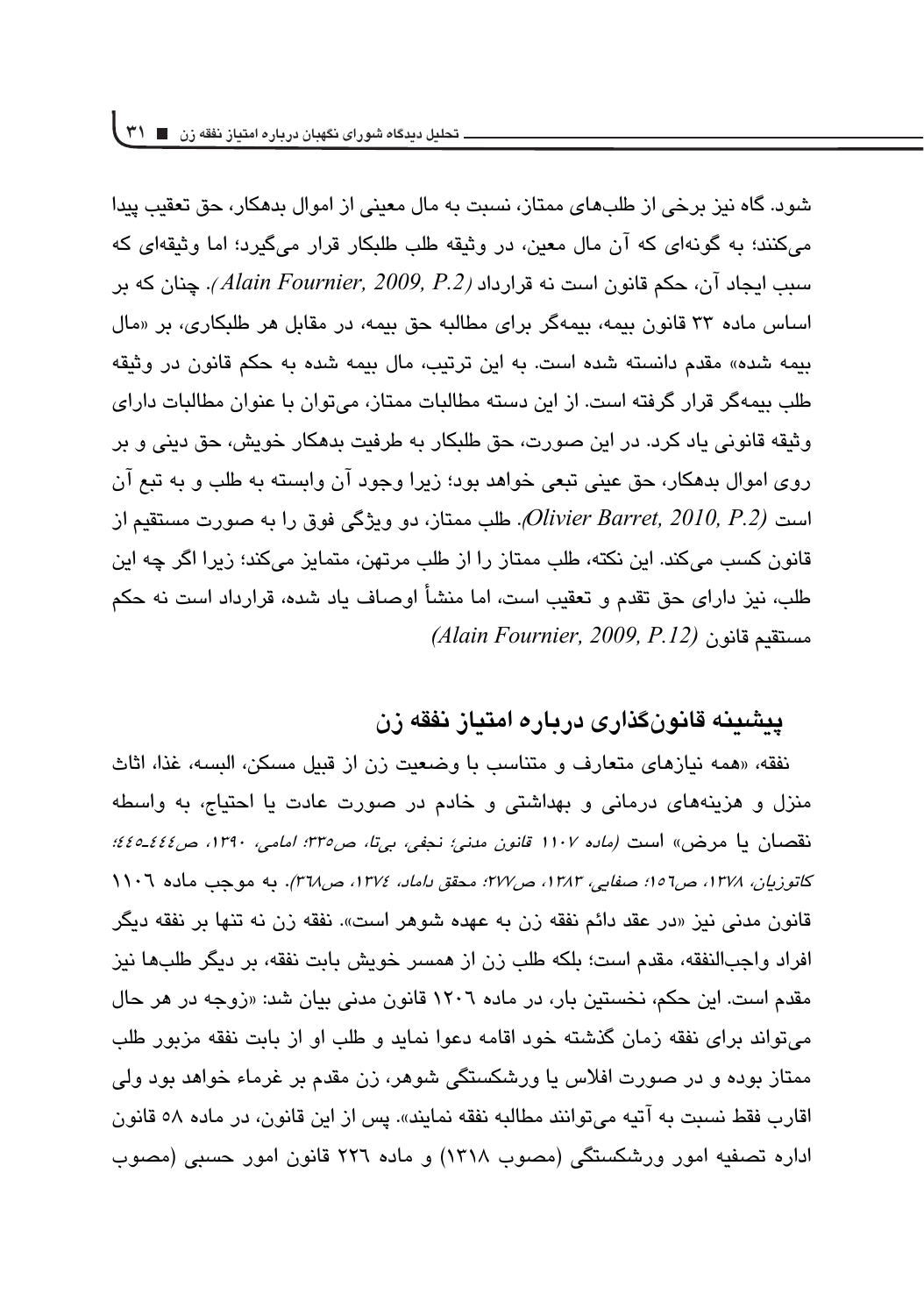١٣١٩)، نفقه زن در رديف چهارم طلبكاران قرار گرفت و پس از (حقوق خدمه ردىف نخست)، طلب اشخاصی که مال آنها به عنوان ولایت با قیمومت تحت اداره متوفی بوده (ردیف دوم) و طلب پزشک و داروفروش (ردیف سوم) بر دیگر بستانکاران، مقدم دانسته شد. در ماده ۱٤۸ قانون اجرای احکام مدنی نیز در زمان صدور اجراییههای همزمان، نفقه زن در ردیف سوم جای گرفت. پس از این قوانین، در تبصره دو ماده دوازده «قانون حمایت از خانواده» مصوب ۱۳٥۳/۱۱/۱٥، در حکمی کلی و بدون بیان ردیف و دسته، مقرر شد: «پرداخت نفقه قانونی زوجه و اولاد بر سایر دیون مقدم است*« (روزنامه رسمی شماره* ۱۲٬۱۲/۱۲/۱۲ /۱۳۰۳). به این ترتیب، اگر چه زن بابت طلبش، بر اموال شوهر، حق عینی تبعی نیافت، اما باید نفقهاش پیش از مطالبات دیگر پرداخت شود؛ از همین روی، می توان این طلب را طلب ممتاز دانست.

## <mark>ن</mark>قل، توجیه و نقد دیدگاه شورای نگهبان درباره امتیاز نفقه زن

در ماده ٤٩ لایحه حمایت خانواده مصوب ١٣٩١/٢/٢٠ مجلس شورای اسلامی امده بود: «پرداخت نفقه زوجه برای مدت یک سال آتی و نفقه و هزینه نگهداری اطفال بر پرداخت تمامی دیون مقدم است. در مورد نفقه ایام گذشته زوجه مقررات ماده ۱۲۰٦ قانون مدنی به قوت خود باقی است». به این ترتیب، اگر تا پیش از این و به موجب قانون مدنی، نفقه زن بابت نفقه ایام گذشته، ممتاز بود، با نوآوری ماده پیشگفته، نفقه زن برای یک سال آینده نیز در شمار مطالبات ممتاز جای میگرفت، اما شورای نگهبان، در بررسی این ماده، «ماده ۱۲۰٦ قانون مدنی را ناسازگار با موازین شرع» دانست *(نامه شماره ۹۱/۳۰/٤٦۹۱۸ به تاریخ* ۱۳۹۱/۳/۱۷ *شورای نگهبان)*. در پاسخ به این ایراد، مفاد ماده ٤٩ در تاریخ ۱۳۹۰/۱۲/۱ از متن لایحه حمایت خانواده حذف شد و سرانجام قانون یاد شده بدون آنکه حق تقدمی برای زنان، بشناسد، در تاریخ ۱۳۹۱/۱۲/۹ به تأیید شورای نگهبان رسید *(روزنامه رسمی شماره* ۱۹۸۳٬ ۱۲۹۲/۱/۲۲). به این ترتیب، شورای نگهبان، نه تنها مانع اعطای امتیاز به نفقه اینده زن شد، بلکه ماده ۱۲۰٦ قانون مدنی مبنی بر امتیاز طلب زن بابت نفقه گذشتهاش را هم خلاف شرع شناخت. البته این شورا پیش از این نیز، تبصره یک ماده سیزده لایحه قانونی کار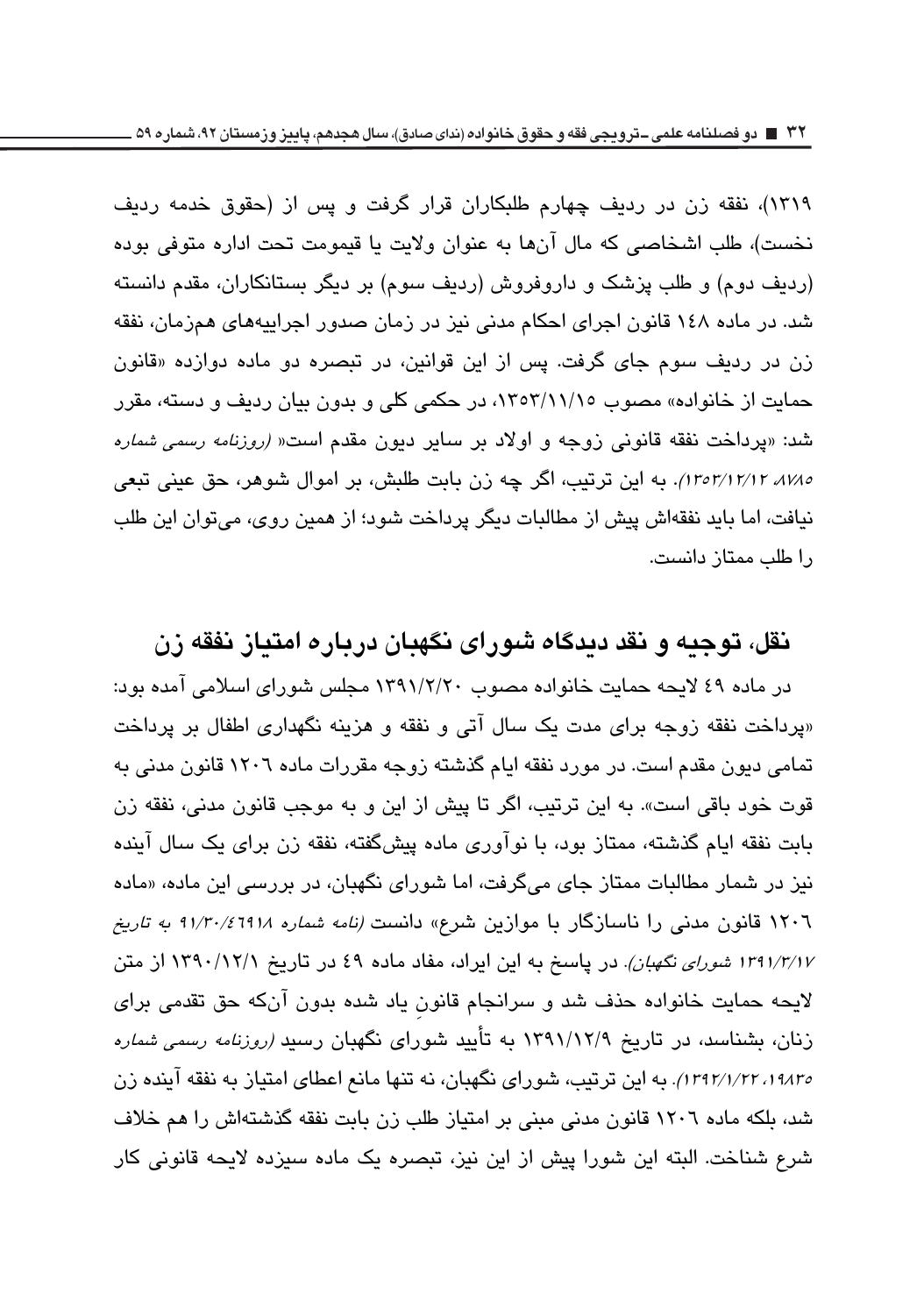مصوب آبان ماه ١٣٦٦ مجلس شورای اسلامی را «از لحاظ اینکه مطالبات کارگران را بر سایر دیان مقدم داشته»، شرعی ندانسته بود *(بند چهار نامه شماره ۱۸۵۵ به تاریخ ۱۳٦٦/۹/۱۹* ش*ورای نگهبان؛ به نقل از: مهرپور، ۱۳۷٤، ص۲۰۹*).

در توجیه مبنایی این دیدگاه، ممکن است گفته شود که اصل بر این است که اشخاص، با یکدیگر برابرن*د (کلی، ۱۳۸۲، ص۱۳۰)؛* طلبکاران نیز با یکدیگر برابرند. پس اعطای امتیاز به برخی از طلبکاران و ترجیح آنها بر دیگران، نقض اصل برابری و البته نایسند است *Mokal, 2011, P.116) میرشکاری، ۱۳۹۲، ص۲۶).* اما حقیقت این است که برابری دو گونه است: برابری صوری یا عددی و برابری نسبی یا هندس*ی (پوپر؛ کارل، ۱۳۸۰، ص۲۱۳).* در برابری عددی، هدف ما، ایجاد تساوی ریاضیگونه، انتزاعی و صرف است. در مسیر تحقق این هدف، توجهي به تفاوتها و گونهگوني اشخاص و موقعیتها نمي شود؛ بلکه آنچه مهم است، برخورد برابر با همه اشخاص و موقعیتهاست؛ اما حقیقت آن است که اگر افراد برابر بودند، برابری عددی بسیار عالی بود؛ اما افراد برابر نیستند. بنابراین، «برخورد برابر» با «موضوعات نابرابر»، روا نیست *(ندایی، ١٣٧٩، ص٦: عنایت، ١٣٦٤، ص٣٥: قاری* سی*دفاطمی، ۱۳۸۰، ص۲٤۰).* از همین رو، مفهوم برابری متناسب مطرح میشود *(ایزانلو، ۱۳۸۵،* ص۳۶*: ارسطو، ۱۳۵۸، ص۳۱۳).* در این مفهوم، ان برابری مد نظر است که در ان توجهی به انصاف و عدالت نیز بشود؛ یعنی تفاوت اشخاص و موقعیتها دیده شود و متناسب با وضعیت افراد با انها برخورد گردد *(توسلی، ۱۳۸۲، ص۶۰*).

در اجرای اصل برابری در میان طلبکاران نیز، اجرای برابری متناسب مدنظر است؛ در این گونه تساوی که میتوان آن را «تعادل» نیز نامید، به کیفیت مطالبات باید نگریست *(Kahil, 2011, P.91).* پس اگر در میان مطالبات، کیفیت طلبی، خاص و در خور حمایت باشد، باید از این طلب و دارندهاش حمایت کرد. این حمایت، اگرچه ناقض برابری عددی است، اما ما ' ` qb` sdzW t%OV oq sP%*; .2P 2009, ,Fournier Alain; .22P;1998 ,Kilpi.J( Rizwaan Jameel Mokal, 2011, P.581-621; Andrew Hicks, 2008, P.615; Hélène Forster,* 2004,P.4; Sen, A, 2000, P.17. به اين ترتيب، تفاوت در ويژگي هاي مطالبات، وجود نهاد طلب ممتاز را موجه میسازد. در واقع، همه طلبکاران از لحاظ توان مالی در یک سطح نیستند، برخی آسیبیذیرند و مستحق حمایت بیشتری هستند؛ پس با ممتاز شمردن طلب آنها،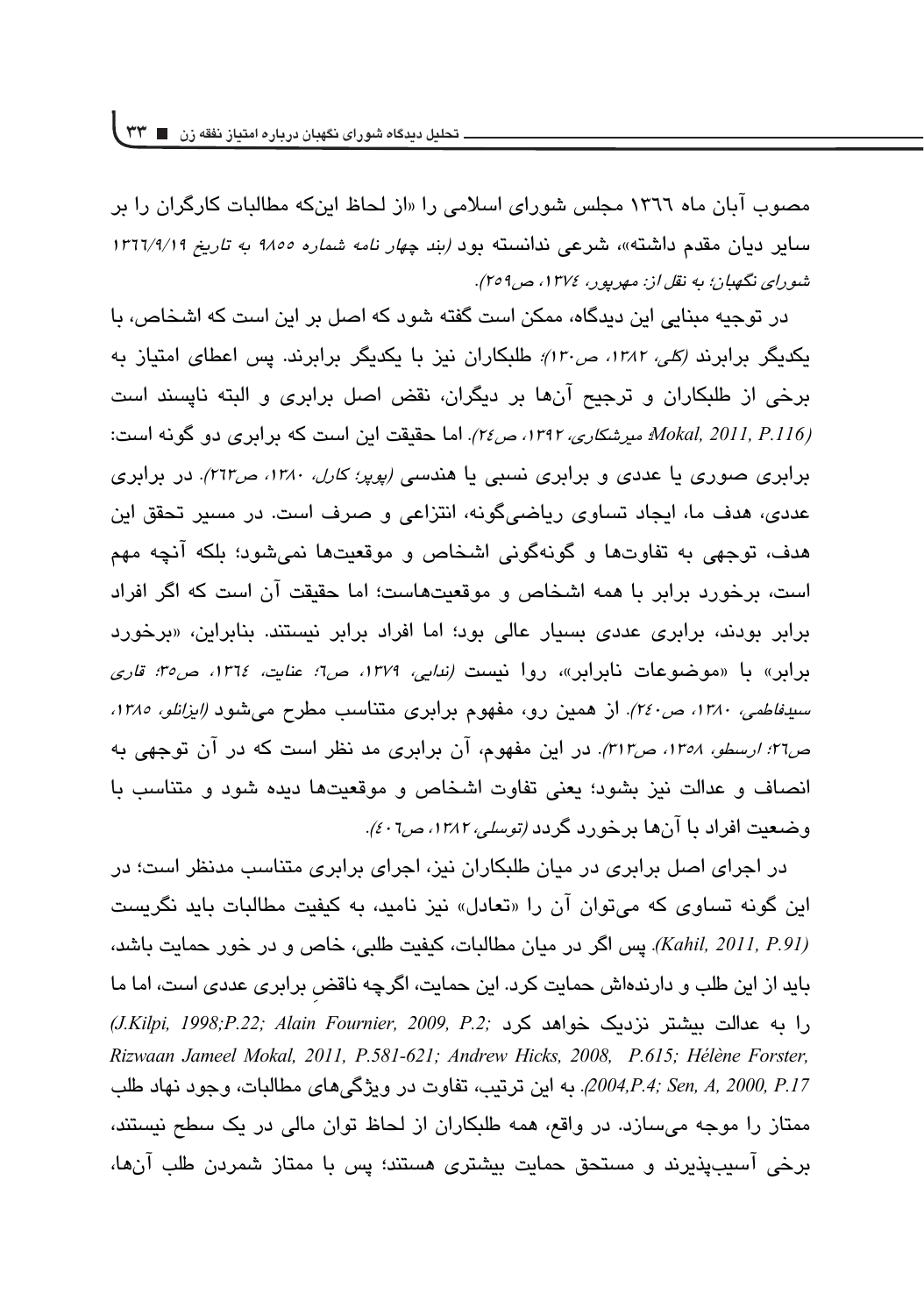**34 دو فصلنامه علمی ـ ترویجی فقه و حقوق خانواده )ندای صادق(، سال هجدهم، پاییز وزمستان ،92 شماره 59**

می قوان ایشان را در جریان رقابت میان طلبکاران قرار نداد و بدین ترتیب، وصول طلب آنها را تضمین کرد. بر همین اساس، اگر طلبکاری، آسیبپذیر باشد، میتوان با ممتاز دانستن  $V$ anessa Finch, 2009, P.666,; *Vanessa Finch, ) طلبش، او را پیش از س*ایران، به طلبش رساند *2000, P.194. ا*ين انديشه يا اصول اخلاقي سازگار بوده، داراي مياني فلسفي نيز هست؛ چه  $A$ lain Fournier, 2009, P.2; Terry Reid, *1 كرد Alain Fournier, 2009, P.2*; *Terry Reid, ) ,1994Ziegel.J; .602P 2009, ,Finch Vanessa; .286P 2006,* %'a^elwUtWVqW8 وجود دارد که ثروت و فرصت، باید به نفع ضعیفترینها، بازتوزیع شود *(غراباق زندی، ۱۳۸۱،* ص١٧٪ توانا، ١٣٨٩، ص٢٠٩؛ قارى سىيەفاطمى، ١٣٨٠، ص٥٠: جروم. جى، ١٣٨١، ص١٦٢؛ توسلى، ١٣٨٢، ص*۲۰۱: سیدیان، ۱۳۸۲، ص*۲۰). بر همین اساس، با توجه به اینکه زنان در خانواده از لحاظ مالی از اشخاص آسیبیذیر شمرده میشوند، تلقی طلب آنها به عنوان طلب ممتاز، اگرچه با معنای صوری برابری ناسازگار است، در راستای مفهوم برابری به تناسب است. برای همین است که از دیرباز طلب زن بابت نفقهاش در پنج قانون *(ماده ۱۲۰*۲ *قانون مدنئ ماده ۲۲*۲ *قانون امور* حسبي؛ ماده ٥٨ قانون اداره تصفيه امور ورشكستگي؛ تبصره دو ماده دوازده قانون حمايت از خانواده و ماده ۱*٤۸ قانون اجرای احکام مدنی) و* ب**ابت** مهریه در دو قانون *(ماده ۲۲*۲ ق*انون امور حسبی و ماده ۱٤۸ قانون /جرای احکام مدنی)* به عنوان طلب ممتاز شناخته می شود.

افزون بر این، در مورد تقدم طلب زن بابت نفقهاش، پیشینه فقهی روشنی وجود دارد *~y )~   & vR@ & [W1G@EJ vxEj@)~  & {20G@EJ &*  ص°اً: موسوی عاملی، ۱۲٤۱۳هـ ص۸۲ـ ۶۸۵؛ سبزواری، ۲۳۲۱هــ ص۰۳۰. خوبی، ۱۱۱۱هــ ص۱۷۱ـ ۱۷۲: /منين ١٢٧١، ص٦1۲: منهاجي *اسيوطي، ١٤١٧هــ ص١٧١: رعيني،* ١٩٦٦م، ص٢٦/ بنابراين، غيرشىرعى خواندنش، محل درنگ است. جالب آنکه تقدم طلب کارگر نیز در فقه پذیرفته شده است *(کرکی،* 131٨هـ ص190؛ اسدي، ١٤١٣هـ. ص١٥٢؛ همو، ١٣٨٩، ص١٧٨؛ كركي، ١٤٠٨هـ. ص140؛ طويسي، ١٤٠٧هـ. ص181<sup>7ع</sup> : همو، 1٣٥١، ص٢٢١: اسدى، بيiن، ص٢٩٠: رافعي، ١٤٢٢، ص١٧٩- ١٨١: نووى، بيiن، ص١٧<sup>٢ ؛</sup> : شربین*ی، ۱۳۷۷، ص۳۳۲: ر*عین*ی،* ۱۹۱۲م*، ص۵۰۳: سرخسی، ۱٤۰*۱هـ*، ص۷٤).* 

- 1ـ «لان نفقته مقدمه على جميع الحقوق من الديون وغيرها من اموال المعاوضات».
- 1ـ «فقد روى أبو هريره أن النبي صلى الله عليه واله قال: اعطوا الاجير اجره قبل ان يجف عرقه».
	- 5ــ «فكان ذلك منه حثا على تعجيلها في أول زمان استحقاقها».

<sup>1</sup>\_ «فعلم ان نفقته مقدمه على الدين».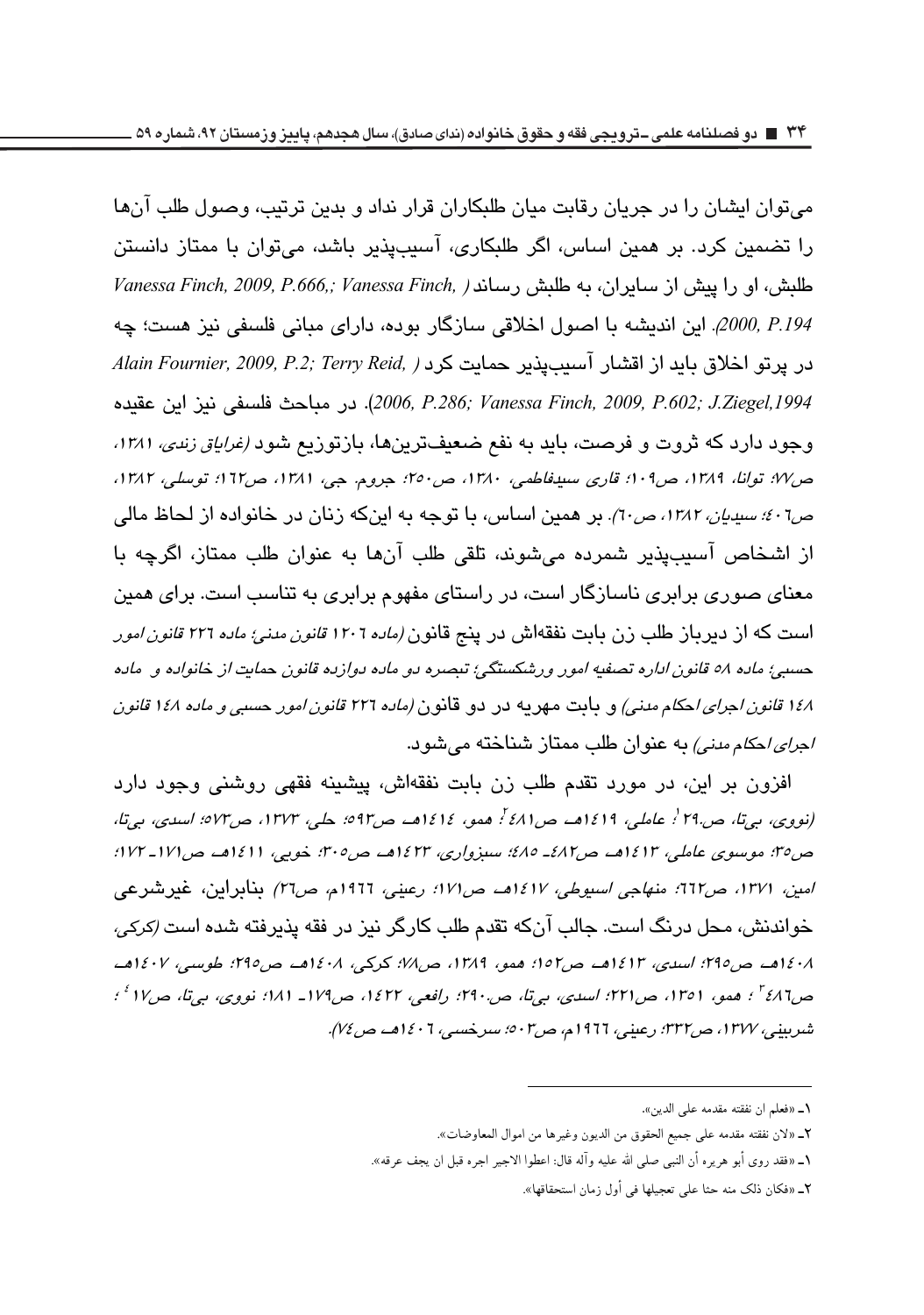## ام**تیاز نفقه زن در نظم حقوقی کنونی**

ممکن است با توجه به اینکه شورای نگهبان، «ماده ۱۲۰۲ قانون مدنی را ناسازگار با موازین شرع» دانسته و نیز با توجه به حذف ماده ٤٩ از متن نهایی قانون حمایت خانواده، در بقای امتیاز نفقه زن تردید شود؛ اما حقیقت این است که نظر شورای مورد گفتوگو نمی تواند ملاک تفسیر قوانین قرار گیرد. همچنین، حذف ماده ٤٩ دلالتی بر نسخ مقررات موجود درباره امتياز نفقه زن نداري؛ په ويژه آنكه در ماده ٥٨ قانون حمايت خانواده كه در مقام بيان قوانين منسوخ است، نامی از قوانینی که نفقه را طلب ممتاز میدانند، برده نشده است. به همه این نکات، این را نیز باید افزود که «کار شورای نگهبان… فقط در محدوده مصوبات مجلس است و دادن حق نسخ و اصلاح قوانین خلاف شرع مصوبه پیش از انقلاب… به شورای نگهبان نه فقط توسعه بدون دليل اختيارات و وظايف آن شورا است بلكه دادن حق تقنين به آن است و در این وضع اخیر، شورای نگهبان... چیزی مانند مجلس سنا و مرجعی مستقل برای قانونگذاری میشود که نه فقط با صریح اصل پنجاه و هشتم قانون اساسی منافات دارد، بلکه فرسنگها به دور از اراده و قصد و رضای مجلس خبرگان قانون اساسی است» *(خامنهای، ١٣٦٩، ص٣٥: کاتوزیان، ١٣٨٣، ص٣٨: مهرپور، ١٣٧٢، ص٧٠).* به این ترتیب، همچنان امتیاز نفقه زن يابرجاست.

### **بافت**ەھاي يژوهش

در اجرای اصل برابری در میان طلبکاران، اجرای برابری متناسب مدنظر است نه برابری عددی. در این گونه از تساوی، به کیفیت مطالبات نیز باید نگریست. پس اگر در میان مطالبات، كيفيت طلبي، خاص و در خور حمايت باشد، بايد از اين طلب و دارندهاش حمايت کرد. بر همین اساس، با توجه به اینکه زنان در خانواده از لحاظ مالی از اشخاص آسیب پذیر هستند، با تلقی طلبشان به عنوان طلب ممتاز، باید از آنها حمایت کرد. این باور با اصول شرع، دیدگاههای اخلاقی و اندیشههای فلسفی نیز سازگار است. در نظم حقوقی کنونی و با وجود سکوت قانون حمایت خانواده، بازهم باید به استناد قوانین پیشین (که هنوز نسخ نشدهاند) امتیاز نفقه زن را پایرجا دانست.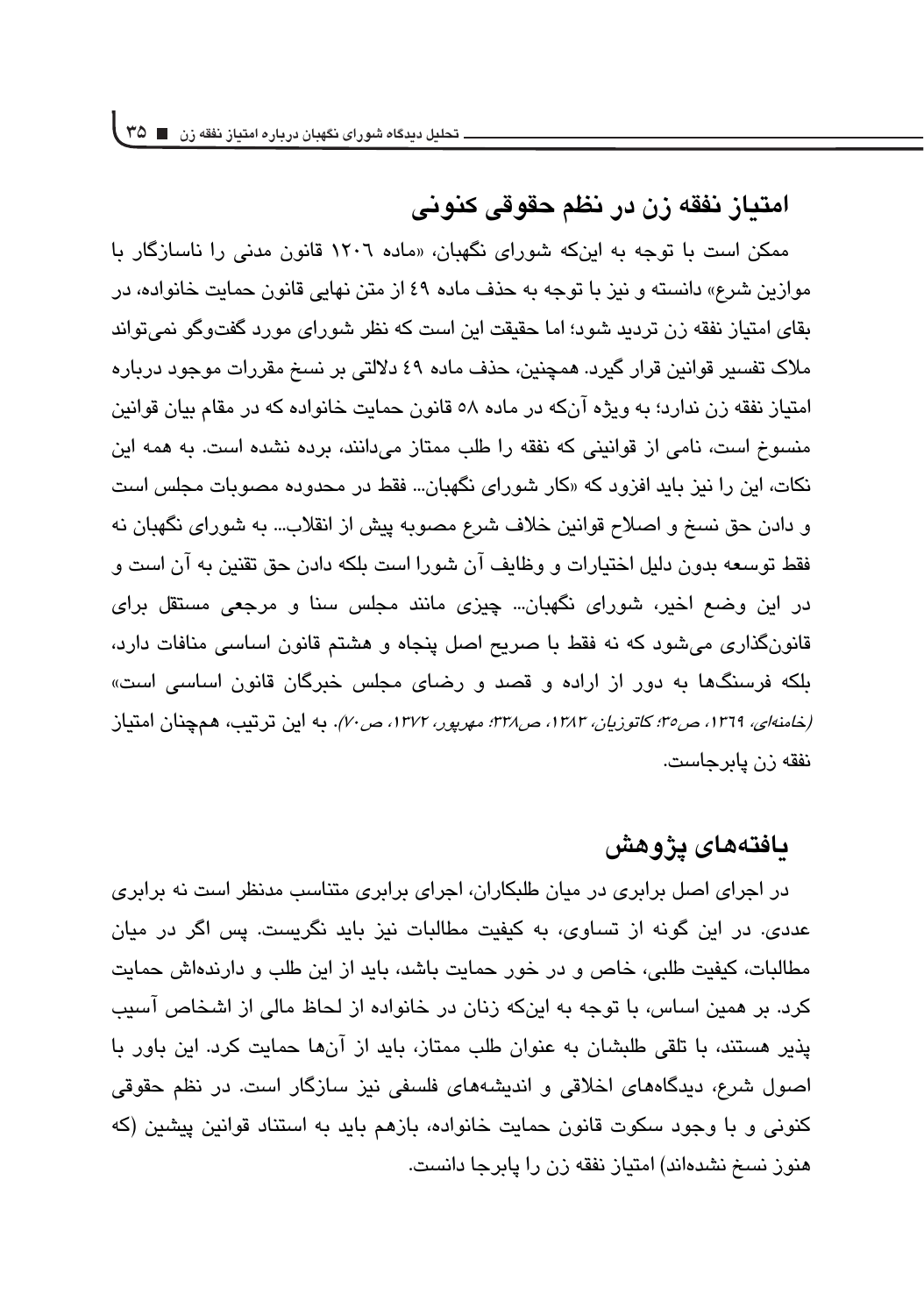# م**ن**ابع و مآخذ م**نائع فارسی**

- \* ارسطو، *س<mark>یاست</mark>،* ترجمه حمید عنایت، بیجا، بینا، ۱۳۰۸ <sup>حم</sup> اسدی، حسن بن یوسف بن مطهر (علامه حلی)، *ایضاح الفوائد فی شرح اشکالات القواعد،* قم، علميه، ١٣٨٩ - 1111111111 *rSjN5@% o9 oUkx }Ou\$ (UOu%* wvZ sz v¦U ١٤١٣هـ - 1111111111 *TE4U'spu
@* dQ\_cs;`cU^  $\rightarrow$  1111111111 *UOE:UN5@%* wvZ^6^|73%`cU^ خ امامی، سید حسن، *حق<i>وق مدنی،* **تهر**ان، اسلامیه، ۱۳۹۰، چاپ هفدهم ح امین، سید محسن، *اعیان الشیعه*، بی جا، دارالتعارف مطبوعات، ۱۳۷۱ <sup>ع</sup> ایزانلو، محسن، *«بر<i>ابری در مقابل قانون»،* **ح**کومت قانون و جامعه مدنی، تهران، دانشکده حقوق و علوم سیاسی، ١٣٨٥ <sup>ه</sup> ایزانلو، محسن؛ میرشکاری، عباس، *«طلب ممتاز»*، دیدگاههای حقوقی، تهران، ش۲۰،  $1591$
- ح پوپر، کارل، *جامعه باز و دشمنان آن،* ترجمه عزتاللّه فولادوند، تهران، انتشارات خوارزمی، ۱۳۸۰، چاپ سوم
- ح توانا، محمدعلی، *«نظریه عدالت سیاسی جان رالز، راه حلی برای معمای دو وجهی آزادی و برابری»*، دوفصلنامه پژوهش سیاست نظری، تهران، ش۸، ۱۳۸۹
- خر توسلی، حسین، *«مشک<mark>ل توجیه برابری در تفکر لیبرال»*، نقد و نظر، تهران، سال</mark> هشتم، ش۲\_٤، ۱۳۸۲
- خ حلي، ابوالقاسم جعفر بن حسن بن يحيى بن سعيد (محقق)، *شرايع الاسلام في مسائل الحلال و الحرام*، بيروت، مؤسسه مطبوعاتي اسماعيليان، ١٣٧٣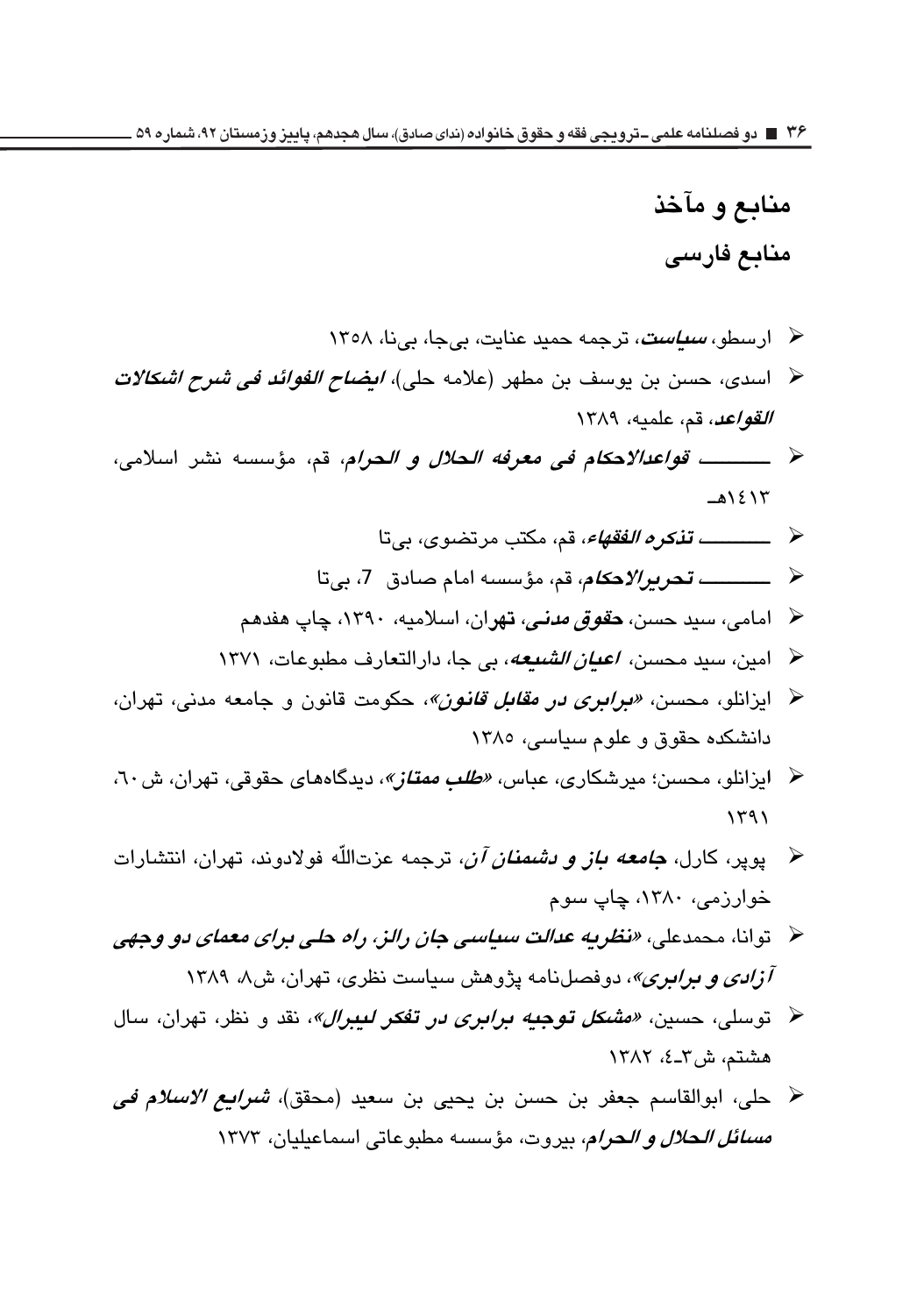- خ خامنهای، سیدمحمد، *«اصل چه<i>ارم قانون اساسی»،* مجله کانون وکلا، تهران، ش۱۵۲ ـ ۱۵۲، ۱۳۶۹
	- <sup>ح </sup> خویی، سید ابوالقاسم، *کتاب النکاح،* بیروت، منشورات مدرسه دارالعلم، ۱٤۱۱هــ رافعی، عبدالکریم، *فتح العزیز،* قم، دارالفکر، ۱۶۲۲هــ
		- ح رعين*ى،* حطاب، *مواهب الجليل*، بيروت، دارالكتب العلميه، ١٩٦٦م
- <sup>كى</sup> سىبزوارى، محمد باقر بن محمد مؤمن (محقق)، *كفايه/لاحكام،* قم، مؤسسىه نشر اسلامى، ۱۶۲۳ھـ
	- ح سرخسي، محمدبن احمد، *المبسوط*، قم، دارالمعرفه، ١٤٠٦هـ
- <sup>عم</sup> سیدیان، سید مهدی، *«فلسفه سیاسی افلاطون و ارسطو»*، تهران، مجله معرفت، ش۲۸، ۱۳۸۲
	- 1111111111*Ru!* %sdzd '^v¦ 1
	- <sup>ـ ا</sup> شربيني، محمد بن احمد، *مغنى المحتاج*، بيروت، دار احياء التراث العربي، ١٣٧٧
- <sup>ع</sup> حقایی، سید حسین و امامی، اسدللّه، *مختصر حقوق خانواده*، تهران، میزان، ۱۳۸۳، چاپ هفتم
- خ طوسى، ابو جعفر محمد بن حسن (شيخ الطائفه)، *مبسوط في الفقه الاماميه*، قم، حیدری، ۱۳۵۱
- خ عاملی، زین الدین بن علی بن احمد (شهیدثانی)، *مسالک الافهام الی* **تنقیح** شر *ابع الاسلام*، قم، مؤسسه معارف اسلاميه، ١٤١٤هـ
- 1111111111 *Yx@u3o@%u9E|s;M[U:iX%* wvZ '^2v¦W ۱٤١٩هـ
	- <sup>ه</sup> حنایت، حمید، *بنی<i>اد فلسفی در غرب***،** تهران، دانشگاه تهران، ۱۳۲۶
- خ خرایاق زندی، داوود، *«نظریه عدالت به انصاف جان رالز: نظریهای جهان شمول* ط *لعبرالي»*، مجله اطلاعات سياسي - اقتصادي، ش ١٨٥ و ١٢٨١، ١٣٨١
- خ قاری سیدفاطمی، سید محمد، *«تح<i>لیل مفاهیم کلیدی حقوق بشر معاصر»،* **ت**حقیقات  $\Delta Y$ حقوقے، ش ۳۲–۳۶، ۱۳۸۰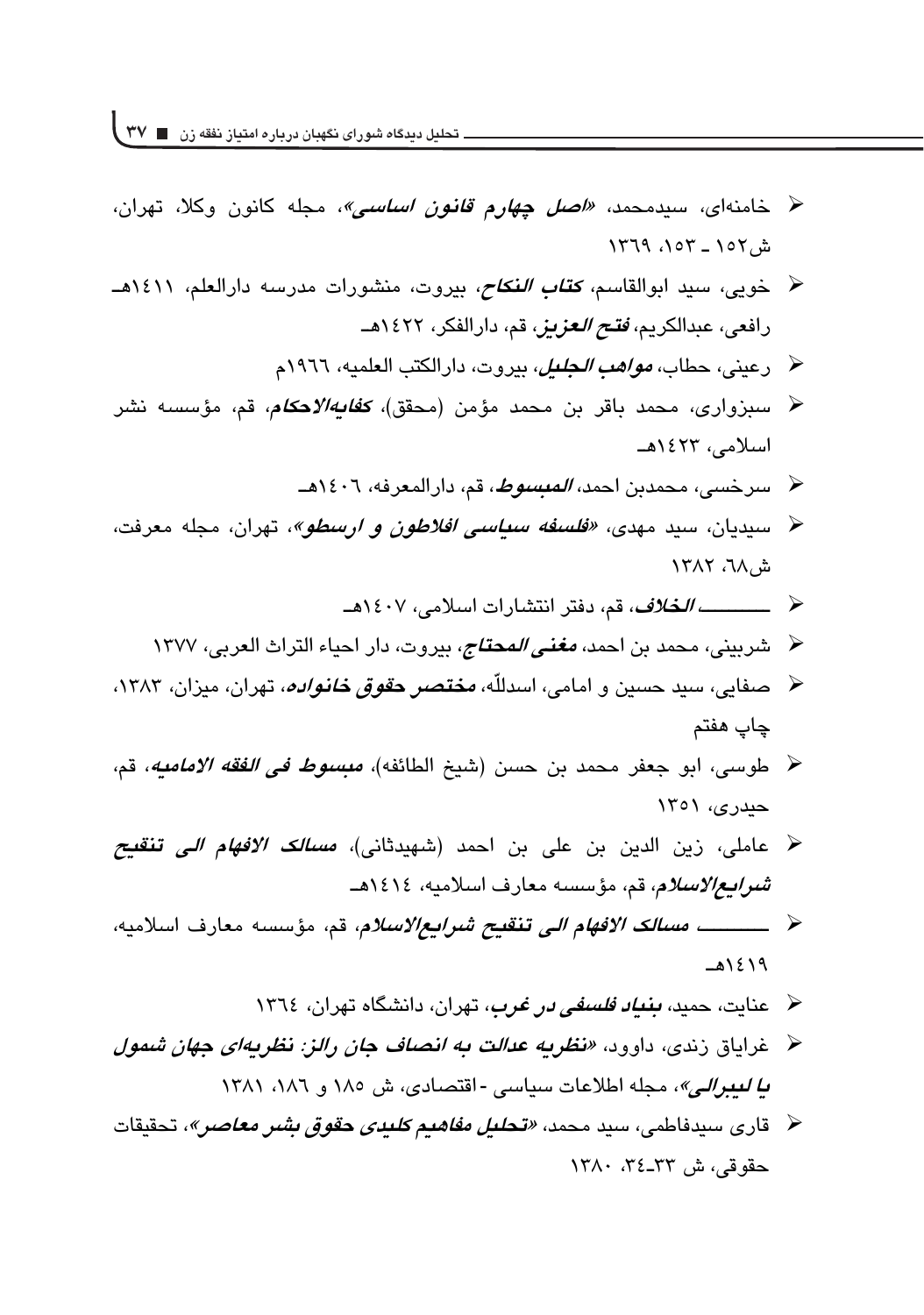۳۸ ∎ دو فصلنامه علمی ــترویجی فقه و حقوق خانواده (ندای صادق)، سال هجدهم، پاییز وزمستان ۹۲، شماره ۵۹ .

- ﴿ كاتوزيان، ناصر، *«اصول منطقى حاكم بر تف<i>سير قانون اساسي»***، ت**هران، مجله دانشکده حقوق و علوم سیاسی دانشگاه تهران، ش ٦٦، ١٣٨٣
- ﴿ كركي، على بن حسين (محقق ثاني)، *جامع المقاصد في شرح القواعد حسن بن* بوسف علامه حلى، بيروت، مؤسسه آل البيت 7 لاحياء التراث، ١٤٠٨هـ
- ﴿ كلَّى، جان، *تاريخ مختصر تئوري حقوقي در غرب*، ترجمه محمد راسخ، تهران، طرح نو، ١٣٨٢
- ﴿ مَحقق داماد، سيدمصطفى، *بررسمي فقهي حقوق خانواده؛ نكاح و انحلال آن*، تهران، نشر علوم اسلامي، ١٣٧٤، چاپ پنجم
- ح منهاجي اسيوطي، محمد بن احمد، *جواهرالعقود و معين القضاه و الموقعين و* الشهول، قم، دارالكتب العلميه، ١٤١٧هـ
- ﴿ مهريور، حسين، *«موقعيت حقوقي مطالبات كارگر»*، تهران، مجله حقوقي و قضايي دادگستری، ش ٤، ١٣٧١
- دادگستری، ش ۹، ۱۳۷۲
- ≺ موسوى عاملي، سيد محمد، **ن***هابه المرام في شرح مختصر شرائع الاسلام***،** قم، مؤسسه نشر اسلامی، ۱۲٤۱۲هـ
- ﴿ نَجِفِي، محمد حسن بن باقر(صاحب الجواهر)، *جواهرالكلام في شرح شرائـع|لاسلام*، بيروت، دار احياء التراث العربي، بيتا، چاپ هفتم
- < ندايي، هاشم، «بررسي معنا و مفهوم عد*الت با تأكيد بر عدالت اجتماعي»*، مجله مصباح، ش ٣٤، ١٣٧٩
	- ﴿ نووي، محيىالدين، *مجموع في شرح المهذب،* قم، دارالفكر، بيتا، چاپ دوم

#### منابع انگلیسی

- > Hicks, Andrew; Goo, S.H. Cases and Materials on Company Law, oxford, 2008
- $\triangleright$  Kahil, Omran, L'Égalite Entre Les Creanciers Dans Le Cadre De